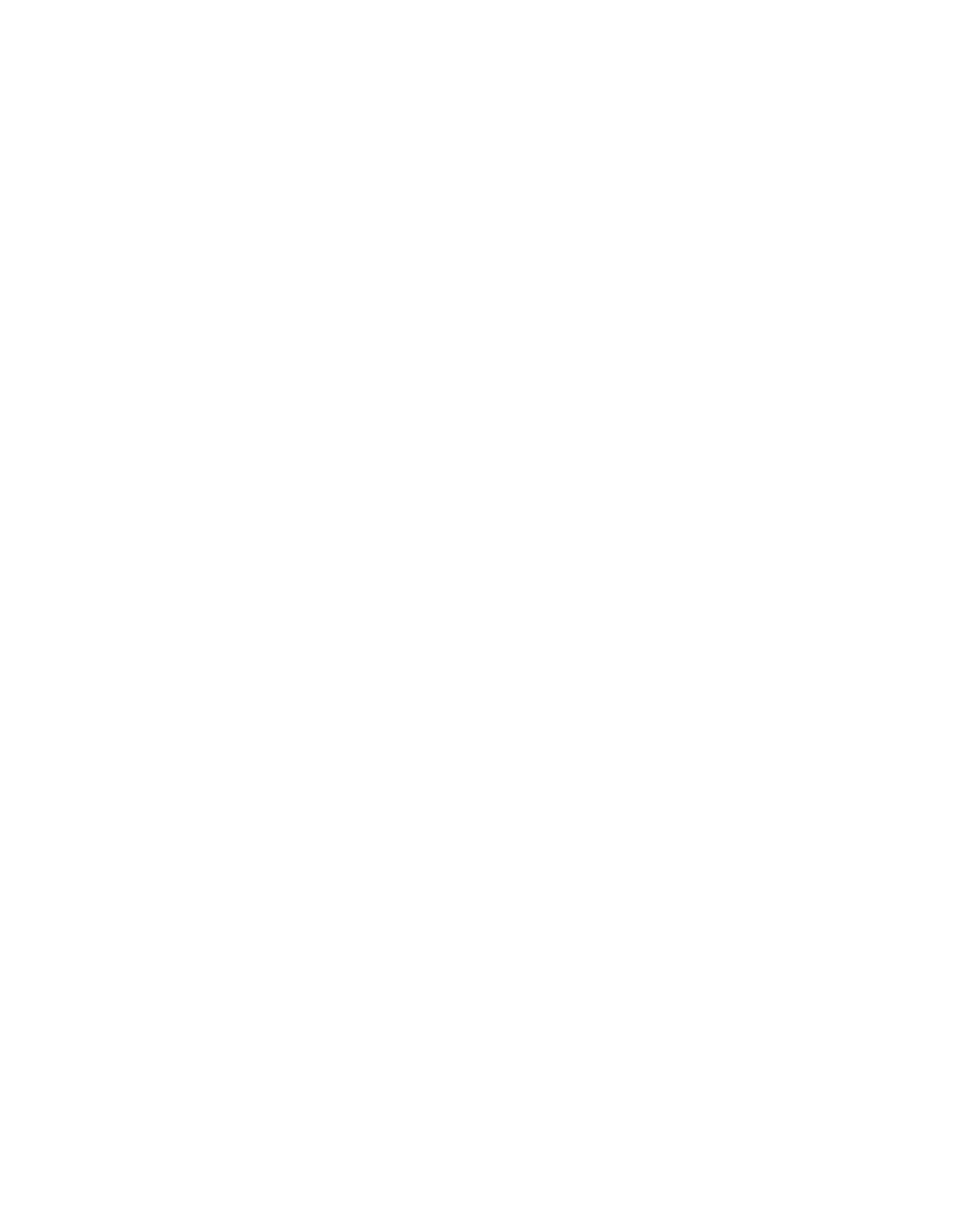# **In the case of Ignjatović v. Serbia,**

The European Court of Human Rights (Third Section), sitting as a Committee composed of:

 Luis López Guerra, *President,*  Dmitry Dedov,

Branko Lubarda, *judges,*

and Fatoş Aracı, *Deputy Section Registrar,*

Having deliberated in private on 28 March 2017,

Delivers the following judgment, which was adopted on that date:

# PROCEDURE

1. The case originated in an application (no. 49915/08) against Serbia lodged with the Court under Article 34 of the Convention for the Protection of Human Rights and Fundamental Freedoms ("the Convention") by a Serbian national, Mr Milan Ignjatović ("the applicant"), on 19 September 2008.

2. The applicant was represented by Mr M. Ralević, a lawyer practising in Majdanpek. The Serbian Government ("the Government") were initially represented by Mr S. Carić, their Agent at the time, and later by Ms N. Plavšić, the newly-appointed Agent.

3. On 24 July 2012 the application was communicated to the Government.

4. The Government objected to the examination of the application by a Committee. After having considered the Government's objection, the Court rejects it.

# THE FACTS

#### I. THE CIRCUMSTANCES OF THE CASE

5. The applicant was born in 1949 and lives in Donji Milanovac.

6. He was employed by Ðerdap, a company in Kladovo (*Ribarsko gazdinstvo "Ðerdap" –* hereinafter "the debtor company").

7. On 28 December 1998 the applicant was reassigned to a lower post by his employer. He was subsequently dismissed on 20 January 2000. These two decisions, taken by the company's managing director, were upheld by its board of management.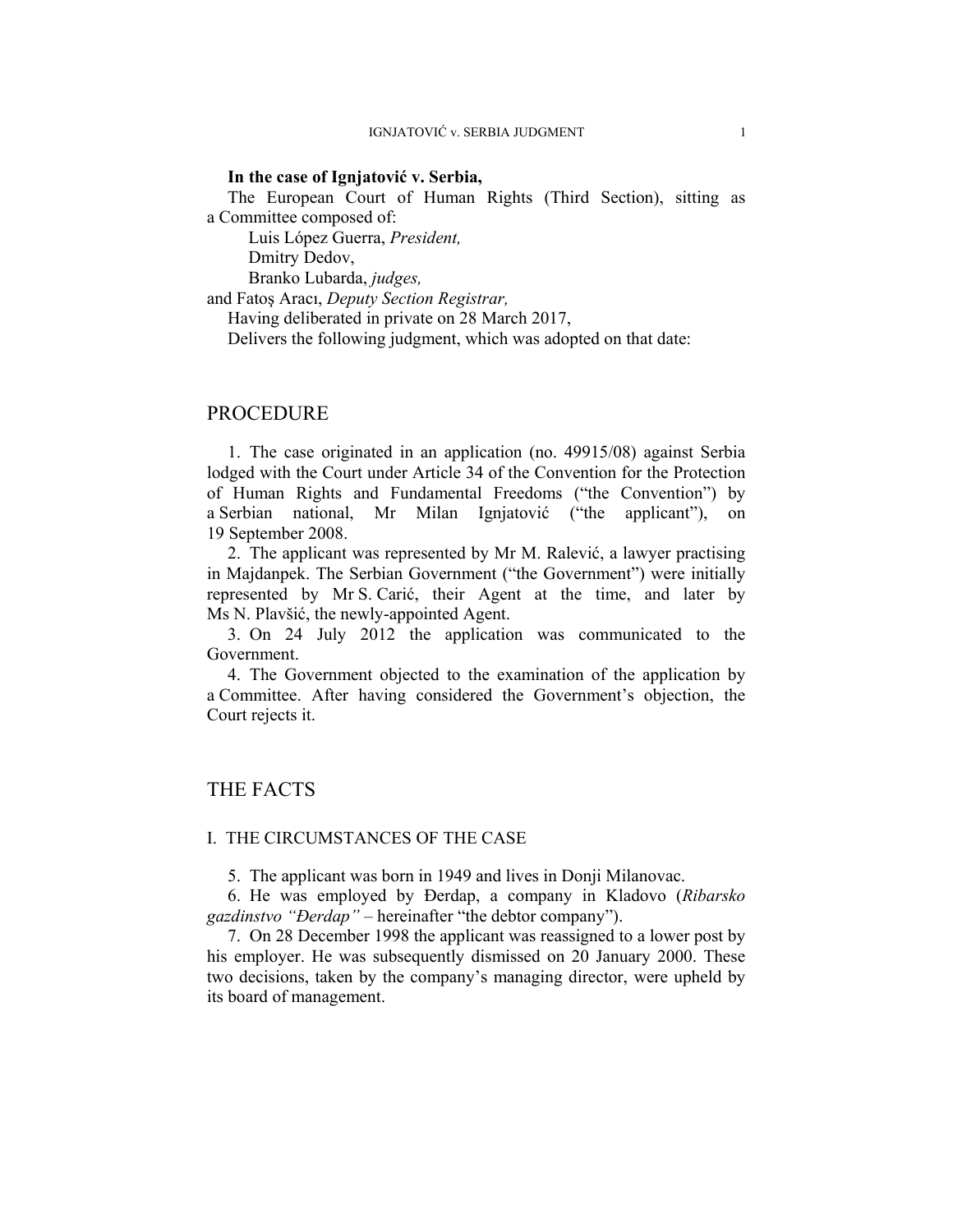### **A. Civil proceedings brought by the applicant**

8. On 18 February 1999 the applicant filed a civil claim against the debtor company; on 26 April 2000 he filed a separate claim seeking reinstatement to a suitable position, as well as the outstanding salary payments and social benefits.

9. On 19 June 2003 the Majdanpek Municipal Court (hereinafter "the Municipal Court") ruled in favour of the applicant and ordered the debtor company to reinstate the applicant to a post which corresponded to his professional qualifications and to pay him specified amounts on account of salary arrears and social insurance contributions, plus the costs of the civil proceedings. This judgment became final on 23 October 2003.

10. On 16 February 2004, 9 March 2004, 18 and 19 October 2004, respectively upon the applicant's requests to that effect, the Municipal Court accepted the enforcement of the said judgment and further ordered the debtor to pay the applicant the enforcement costs.

11. The Municipal Court provided the National Bank of Serbia (*Narodna banka Srbije* – "the Central Bank") with the above-mentioned enforcement orders on 14 April 2004, 20 July 2004 and 11 November 2004, respectively.

12. It would appear that none of the above-mentioned enforcement orders have been enforced to date.

#### **B. Insolvency proceedings**

13. On 8 April 2010 the Central Bank informed the Zaječar Commercial Court of the suspension of the debtor company's accounts for three years.

14. On 13 April 2010 the Commercial Court opened preliminary insolvency proceedings against the debtor company.

15. On 30 June 2010 the Commercial Court opened and closed the insolvency proceedings against the debtor company and that decision became final on 10 August 2010.

16. The debtor company was ultimately struck from the relevant public register on 31 August 2010.

# **C. Legal status of the debtor company**

17. The debtor company in the present case had been a socially owned company. In 1991 it was transformed into a limited company which remained mainly socially owned, and remained as such until it was struck off the register (see http://apr.gov.rs/, accessed on 1 December 2016).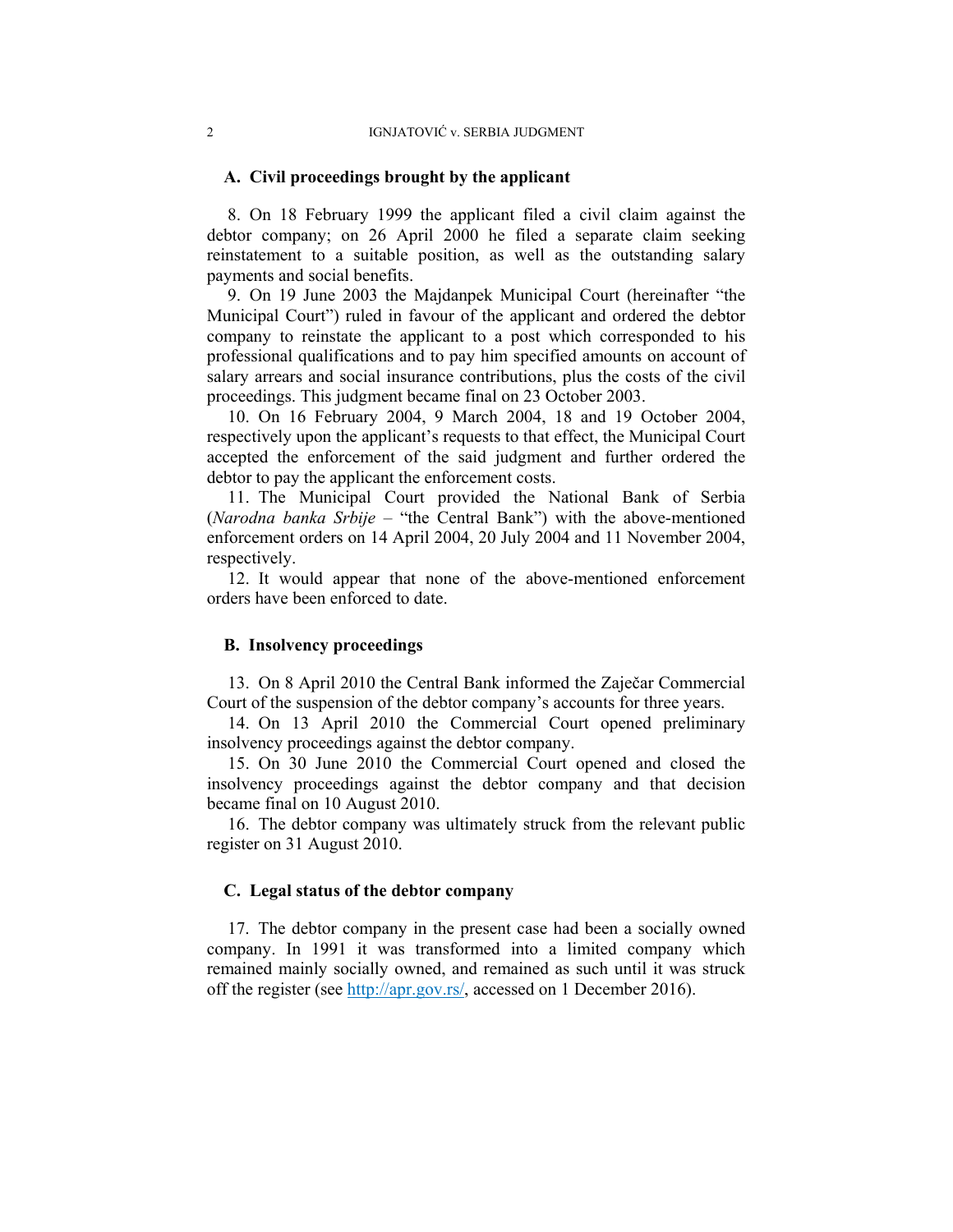#### II. RELEVANT DOMESTIC LAW AND PRACTICE

18. The relevant domestic law concerning the status of socially owned companies, as well as enforcement and insolvency proceedings, was outlined in the cases of *R. Kačapor and Others v. Serbia* (nos. 2269/06 *et al*., §§ 57-64 and 71-76, 15 January 2008) and *Jovičić and Others v. Serbia* ((dec.), no. 37270/11, §§ 88-93, 15 October 2013). Furthermore, the case-law of the Constitutional Court in respect of socially owned companies, together with the relevant provisions concerning constitutional redress was likewise outlined in the admissibility decision in *Marinković v. Serbia* ((dec.), no. 5353/11, §§ 26 -29 and 31-44, 29 January 2013), the judgment in *Marinković v. Serbia* (no. 5353/11, §§ 29-31, 22 October 2013) and the decision in *Ferizović v. Serbia* ((dec.), no. 65713/13, §§ 12-17, 26 November 2013).

# THE LAW

#### I. ALLEGED VIOLATION OF ARTICLE 6 § 1 OF THE CONVENTION

19. Relying on Article 6 § 1 of the Convention, the applicant complained of the respondent State's failure to enforce a final court judgment rendered in his favour in respect of all monetary claims (salary payments, pension and disability insurance contributions and the costs of the civil and enforcement proceedings). The relevant part of Article  $6 \S 1$  reads as follows:

# **Article 6 § 1**

"In the determination of his civil rights and obligations ..., everyone is entitled to a fair and public hearing within a reasonable time by an independent and impartial tribunal established by law."

# **A. Admissibility**

#### *1. Compatibility* ratione personae *(responsibility of the State)*

20. The Government argued that the State could not be held responsible for a socially owned company. In particular, they stated that in determining whether a particular organisation is under the control of state, the Court should not rely on the cases of *R. Kačapor and Others* (cited above) and *Mykhaylenky and Others v. Ukraine* (nos. 35091/02, 35196/02, 35201/02, 35204/02, 35945/02, 35949/02, 35953/02, 36800/02, 38296/02 and 42814/02, § 44, ECHR 2004-XII), but rather apply the principles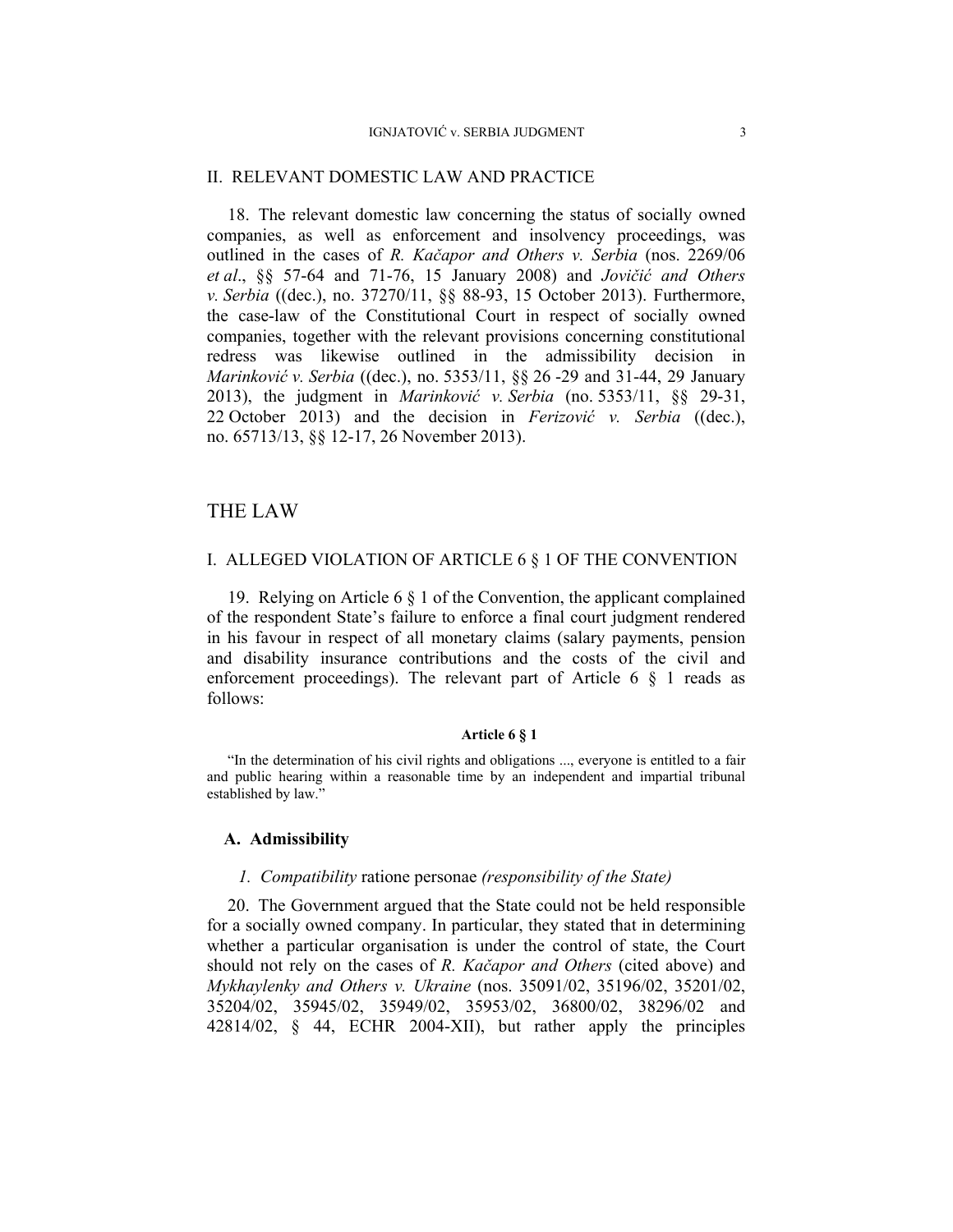established in the case of *Radio France and Others v. France* ((dec.) no. 53984/00, ECHR 2003-X).

21. The applicant disagreed and stated that precisely because the debtor company had been a socially owned company, the State should be held responsible for the debts of that company.

22. The Court has already stated on numerous occasions in comparable cases against Serbia that the State is liable for honouring the debts of socially- or State-owned companies established by final domestic court judgments (see, for example, *Crnišanin and Others v. Serbia*, nos. 35835/05, 43548/05, 43569/05 and 36986/06, § 124, 13 January 2009, and *R. Kačapor and Others,* cited above*,* §§ 97-98). The Court notes that the debtor company in the present case was predominantly socially owned at the time when the judgment in question was rendered and became final (see paragraph 24 above). Since the Government did not provide any evidence to the contrary, the Court sees no reason to depart from its caselaw. Consequently, the Government's objection must be dismissed.

# *2. Exhaustion of domestic remedies*

23. The Government submitted that the applicant had not exhausted all effective domestic remedies. In particular, he could have filed a civil suit for damages for the protraction of enforcement proceeding or lodged a constitutional appeal.

24. The applicant contested the effectiveness of those remedies.

25. As regards the failure of the applicant to initiate civil proceedings for damages, the Court has already held that this remedy could not be deemed effective within the meaning of its established case-law under Article 35 § 1 of the Convention (see *R. Kačapor and Others,* cited above*,* § 87 with further references). However, as regards the failure of the applicant to lodge a constitutional appeal, the Court reiterates that in cases of non-enforcement of judgments rendered against socially owned companies a constitutional appeal could be deemed an effective domestic remedy only starting from 22 June 2012 and 4 October 2013 respectively, depending on the specific status of the debtor company (see *Marinković* (dec.), cited above, § 59, and *Ferizović*, cited above). Therefore the present applicant, who lodged his application on 19 September 2008, was not obliged to make use of the constitutional avenue. Consequently, this objection must also be dismissed.

#### *3. Compliance with the six-month rule*

26. The Government argued that the enforcement proceedings had been concluded by providing the Central Bank with the enforcement orders for enforcing payment (see paragraphs 16 and 18 above). Since the applicant had lodged his application four years later – that is to say on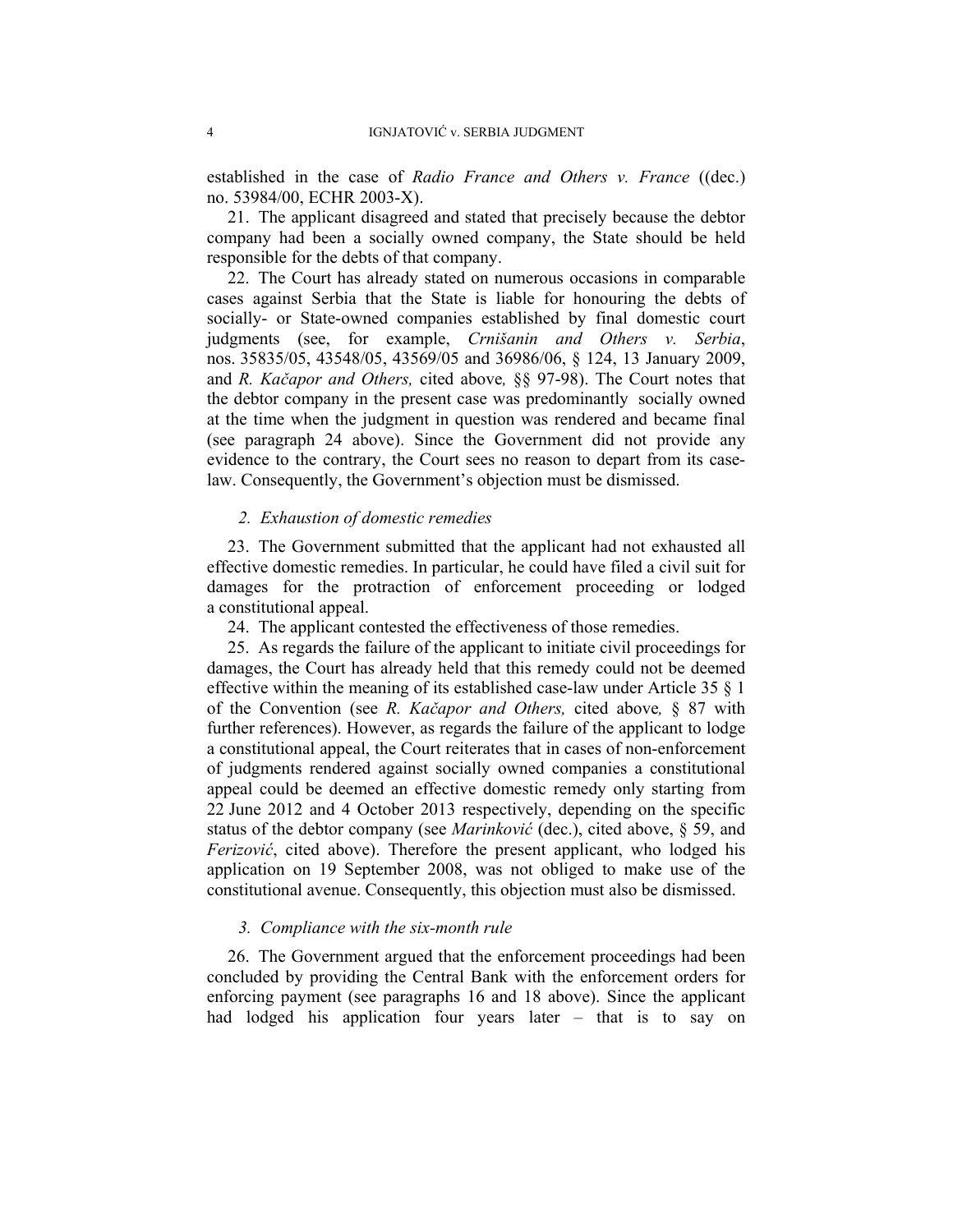19 September 2008 – the application should be declared inadmissible as lodged out of time.

27. The applicant disagreed.

28. The Court notes that the present case concerns the non-enforcement of a final domestic judgment in the applicant's favour which remains unenforced to the present day. The Court concludes, therefore, that the alleged violation constitutes a continuous situation and accordingly rejects the Government's objection

### *4. Compatibility* ratione temporis

29. The Government submitted that the respondent State should not be responsible for delays that had occurred before the Convention had entered into force and that the Court should take into account only the period of non-enforcement after 3 March 2004.

30. The applicant did not contest those submissions.

31. The Court finds that it has jurisdiction *ratione temporis* to examine the applicants' complaints only in so far as they relate to the events which took place subsequent to the entry into force of the Convention in respect of Serbia. It may, however, have regard to the facts prior to ratification inasmuch as they could be considered to have created a situation extending beyond that date or may be relevant for the understanding of facts occurring after that date (see *Broniowski v. Poland* (dec.) [GC], no. 31443/96, §§ 74- 77, ECHR 2002-X). The Court, therefore, rejects the Government's objection.

# *5. Conclusion*

32. The Court notes that the application is not manifestly ill-founded within the meaning of Article 35  $\S$  3 (a) of the Convention and finds no other grounds to declare it inadmissible. The application must, therefore, be declared admissible.

#### **B. Merits**

33. The Government argued that the Municipal Court had taken reasonable measures in accordance with the law and that the applicant had been passive after the enforcement orders had been issued.

34. The applicant disagreed and reaffirmed his complaint.

35. The Court notes that the final court judgment rendered in the applicant's favour remains unenforced to date.

36. The Court observes that it has frequently found violations of Article 6 § 1 of the Convention in cases raising issues similar to those raised in the present case (see *R. Kačapor and Others*, cited above, §§ 115-16 and 120; *Crnišanin and Others v. Serbia,* cited above, §§ 123-24 and 133-34;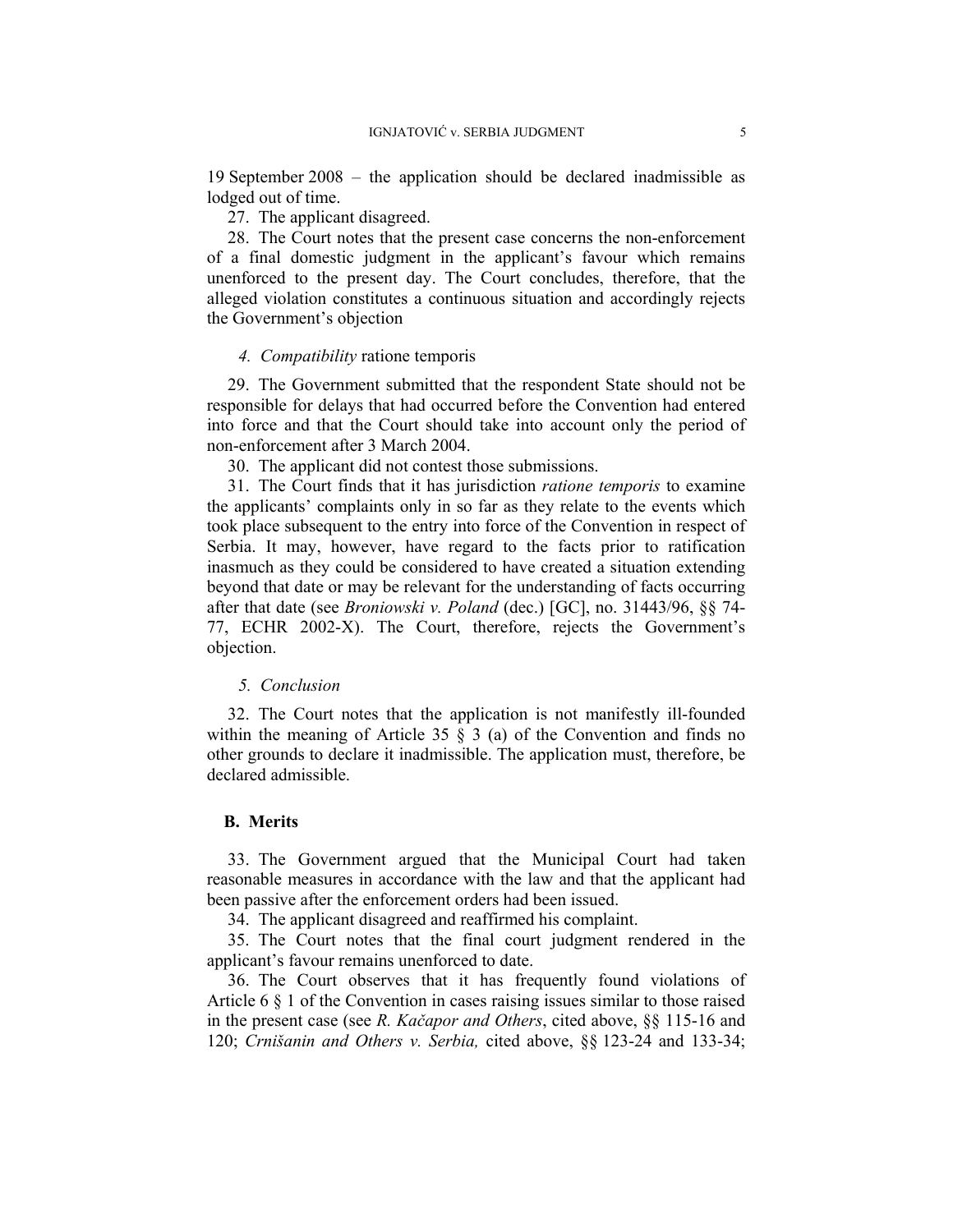*Rašković and Milunović v. Serbia,* nos. 1789/07 and 28058/07, §§ 74 and 79, 31 May 2011; and *Adamović v. Serbia*, no. 41703/06, § 41, 2 October 2012).

37. Having examined all the material submitted to it, the Court considers that the Government have not put forward any fact or convincing argument capable of persuading it to reach a different conclusion in the present case. There has, accordingly, been a violation of Article 6 § 1 of the Convention.

# II. APPLICATION OF ARTICLE 41 OF THE CONVENTION

#### 38. Article 41 of the Convention provides:

"If the Court finds that there has been a violation of the Convention or the Protocols thereto, and if the internal law of the High Contracting Party concerned allows only partial reparation to be made, the Court shall, if necessary, afford just satisfaction to the injured party."

# **A. Damage, costs and expenses**

39. The applicant requested that the State be ordered to pay him, from its own funds: (i) the amount of the judgment debt, plus the costs of the enforcement proceedings, in respect of pecuniary damage; (ii) 5,000 euros (EUR) in respect of non-pecuniary damage; and (iii) EUR 1,200 in total for the costs and expenses incurred before the Court.

40. The Government contested these claims.

41. As regards the pecuniary damage alleged, the Court observes that a judgment in which the Court finds a violation of the Convention or of its Protocols imposes on the respondent State a legal obligation not just to pay those concerned the sums awarded by way of just satisfaction, but also to choose, subject to supervision by the Committee of Ministers, the general and/or, if appropriate, individual measures to be adopted in its domestic legal order to put an end to the violation found (see *Apostol v. Georgia*, no. 40765/02, §§ 71-73, ECHR 2006-XIV; *Marčić and Others*, no. 17556/05, §§ 64-65, 30 October 2007; and *Pralica v. Bosnia and Herzegovina*, no. 38945/05, § 19, 27 January 2009).

42. Having regard to its findings in the instant case, the Court considers that the respondent State must secure the enforcement of the final domestic judgment under consideration in this case by way of paying the applicant, from its own funds, the sums awarded in the said final judgment, less any amounts which may have already been paid on this basis (see *Brany and Jugokoka v. Serbia* [Committee], no. 60336/08, §§ 42-46).

43. As regards non-pecuniary damage, the Court considers that the applicant sustained some non-pecuniary loss arising from the breaches of the Convention found in this case. Having regard to its case-law (see *Stošić v Serbia*, no. 64931/10, §§ 66-68, 1 October 2013), the Court awards